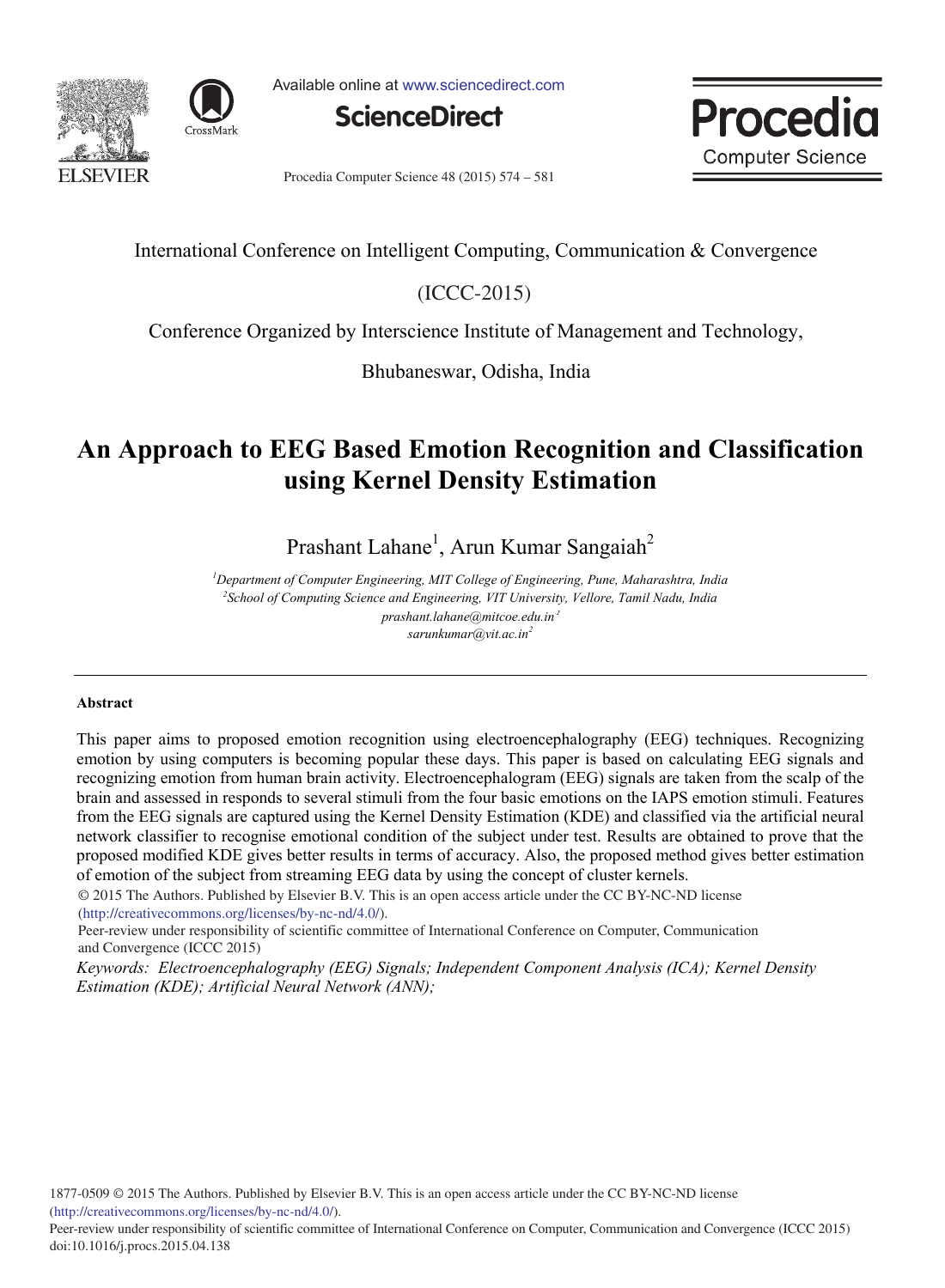*\_\_\_\_\_\_\_\_\_\_\_\_\_\_\_\_\_\_\_\_\_\_\_\_\_\_\_\_\_\_\_\_\_\_\_\_\_\_\_\_\_\_\_\_\_\_\_\_\_\_\_\_\_\_\_\_\_\_\_\_\_\_\_\_\_\_\_\_\_\_\_\_\_\_\_\_\_\_\_\_\_\_\_\_\_\_\_\_\_\_\_*

#### **1. Introduction**

In the past, bio signals have been used for many purposes besides the conventional uses of clinical diagnosis and cognitive neuroscience. The paper aims is emotion recognition through EEG signals. As we know emotions play an important role in day to day life of human beings, the need and importance of emotion recognition has grown with increasing role of Brain Computer Interface (BCI). EEG-based technologies were initially used only in medical applications like epilepsy and seizures. Since availability of new wireless headsets that are portable, price effective

\* Corresponding author. Tel.: +91-8108333923 ,+919842935634 E-mail address- prashant.lahane@mitcoe.edu.in ;sarunkumar@vit.ac.in

and easy to use are available in the market. It expands the possibility to spread the technology to the areas such as entertainment, e-learning, virtual worlds, etc. Automatic emotion detection from EEG signals is receiving more attention with the development of new forms of human-computer interaction with digital media. The goal is to perform real-time emotion classification using automatic machine learning algorithms.

The system aims to recognize emotion from EEG signals. The input of the system consists of EEG signals and the output of the system will be some indicator about what emotion the subject experiences. Main Goals of the system are using KDE method.

- Precise density estimation of streaming data.
- Optimum memory usage during processing of streaming data using kernel density estimation.
- Attain efficient classification and clustering of EEG and ECG data stream.

#### **2. Related Work**

Earlier studies have used physiological signals to detect emotion. For example, Choppin<sup>1</sup> has built an emotion recognizer for patients suffering from amyotrophic lateral sclerosis (als). Moreover, Choppin<sup>1</sup> have investigated only EEG signals to recognize emotion, in order to provide those people with the possibility to express their feelings. In addition, this study have used neural networks to classify the EEG signals online, and achieved a correct classification rate for new unseen samples of about 64%, when using three emotion classes and limited training data sets. Musha et al.<sup>2</sup> have explored EEG signals to read a person's emotion. They have extracted cross-correlation coefficients between the EEG activities from different locations and computed an `emotion matrix' to transform these coefficients linearly into a four element vector that corresponds with four basic emotions. The numbers in the vector denote how strong that particular emotion is found in the EEG signals. Earlier study<sup>3</sup> have investigated the estimated subjective feeling via neural networks to categorize emotional states on the basis of EEG features. Moreover, this study has reported that average accuracy range from 54.5% to 67.7% for each of four emotional states. Subsequently, Heraz et al.<sup>4</sup> established an agent to predict emotional states during learning. The best classification in the study was an accuracy of 82.27% for distinguishing eight emotional states, using k-nearest neighbours as a classifier and the amplitudes of four EEG components as features. In addition, Chanel et al.<sup>5</sup> have reported an average accuracy of 63% by using EEG time-frequency information as features and SVM as a classifier to characterize EEG signals into three emotional states. Further, Zhang and Lee<sup>6</sup> proposed an emotion understanding system that classified users' status into two emotional states with the accuracy of  $73.0\% \pm 0.33\%$  during image viewing. Moreover, this system employed asymmetrical characteristics at the frontal lobe as features and SVM as a classifier. Finally, Lin at al.<sup>7</sup> applied machine learning techniques to categorize EEG signals according to subject self-reported emotional states during music listening. They propose a framework for systematically seeking emotion specific EEG features and exploring the accuracy of the classifiers. In particular, they applied support vector machines to classify four emotional states: joy, anger, sadness, and pleasure. As given in the literature survey, there has been continuous research in the field of emotion recognition.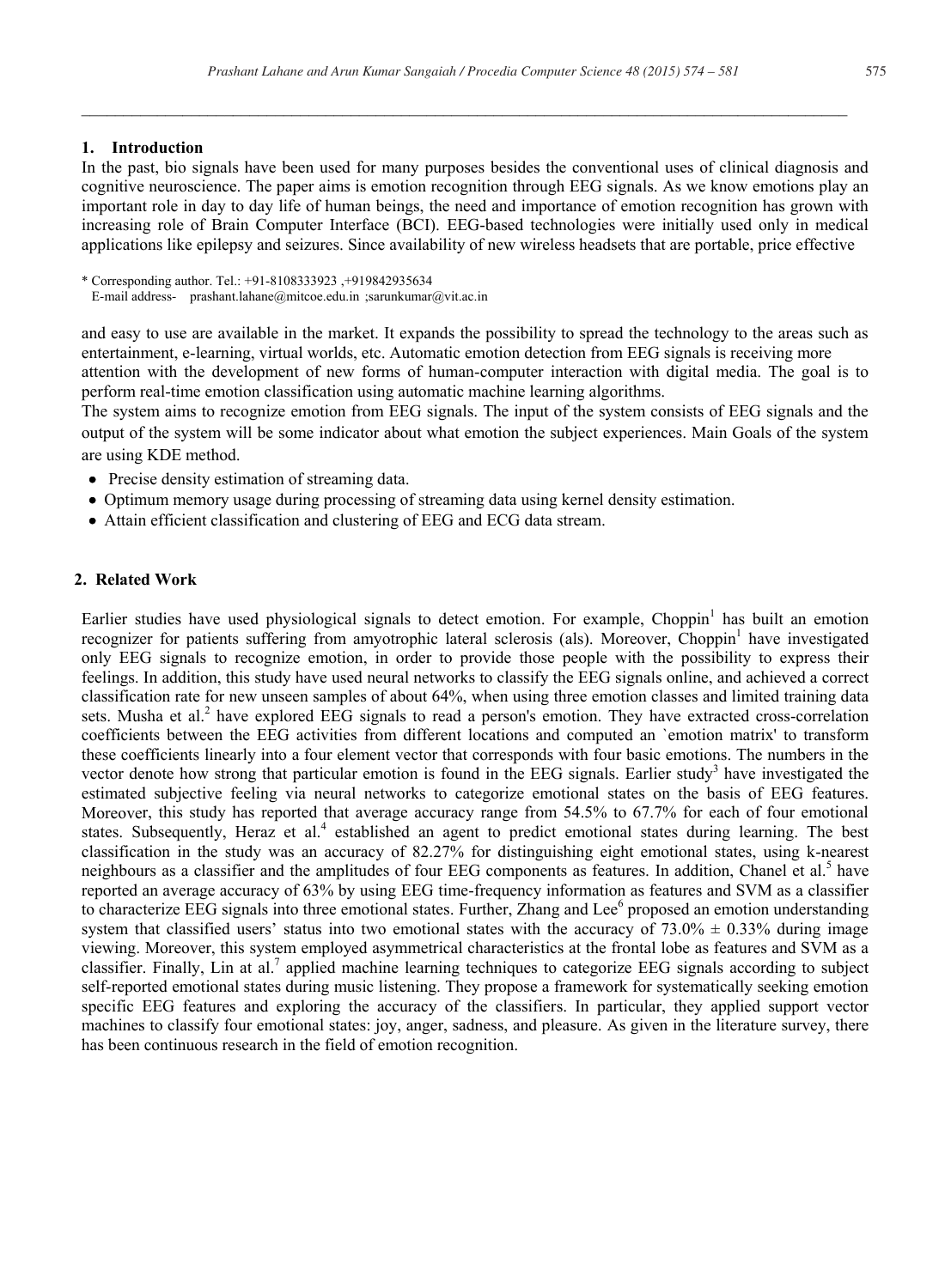## **3. Research Gaps from Existing work**

Higher order crossings (HOC) analysis used HOC-emotion classifier (HOC-EC), which has implemented and tested via four different classifiers [quadratic discriminant analysis (QDA), k-nearest neighbour, Mahalanobis distance, and support vector machines (SVMs)], in order to accomplish efficient emotion recognition<sup>7</sup>. In addition, this techniques was efficient and having the limitations of computation time and complexity. In Hidden Markov Models, a larger database is needed for the training, and possibly the subjects should be classified according to some categories, such as ethnic background and gender<sup>8</sup>. The tests also showed that some emotions are greatly confused as against others (anger, disgust, sadness and fear). To overcome the drawbacks of the previous work, we have tried to come up with a more efficient system, which is high level of accuracy for all types of emotions. Our system uses best technique for pre-processing, extraction and classification and as we have made use of single technique in each step of emotion recognition, the computational time is reduced and complexity also $9$ .

## **4. Contributions of the proposed work**

The construction of a program to recognize emotion from brain activity, with the help of EEG signals.

## *4.1 Optimum memory usage.*

The provided method is equivalent to their best offline counterparts, which have unlimited resources at hand and arbitrary access to all elements.

## *4.2 Efficient processing of data stream.*

In order to keep pace with transient and volatile data streams, an analysis technique meets the following stringent processing requirements:

- $\bullet$ Each element is processed only once.
- The per-element processing time is constant.
- The amount of allocated memory is constant. Ċ
- Classification and extracting features using ANN.  $\blacksquare$

## **5. Architecture of the proposed system**

The Architecture of the proposed system consists of two parts. The first part is for training the system. Moreover, the system gives the relationship between the EEG signals and emotion. This is done automatically, by the training part. This process does only have to be run once, since the system will then be able to recognize emotion from new EEG signals. The other part shows the normal execution of the system. This part does exactly the same preprocessing and feature extraction steps as the training part. After the feature extraction, it will use the relationships extracted in the training phase to classify the EEG signals into emotions.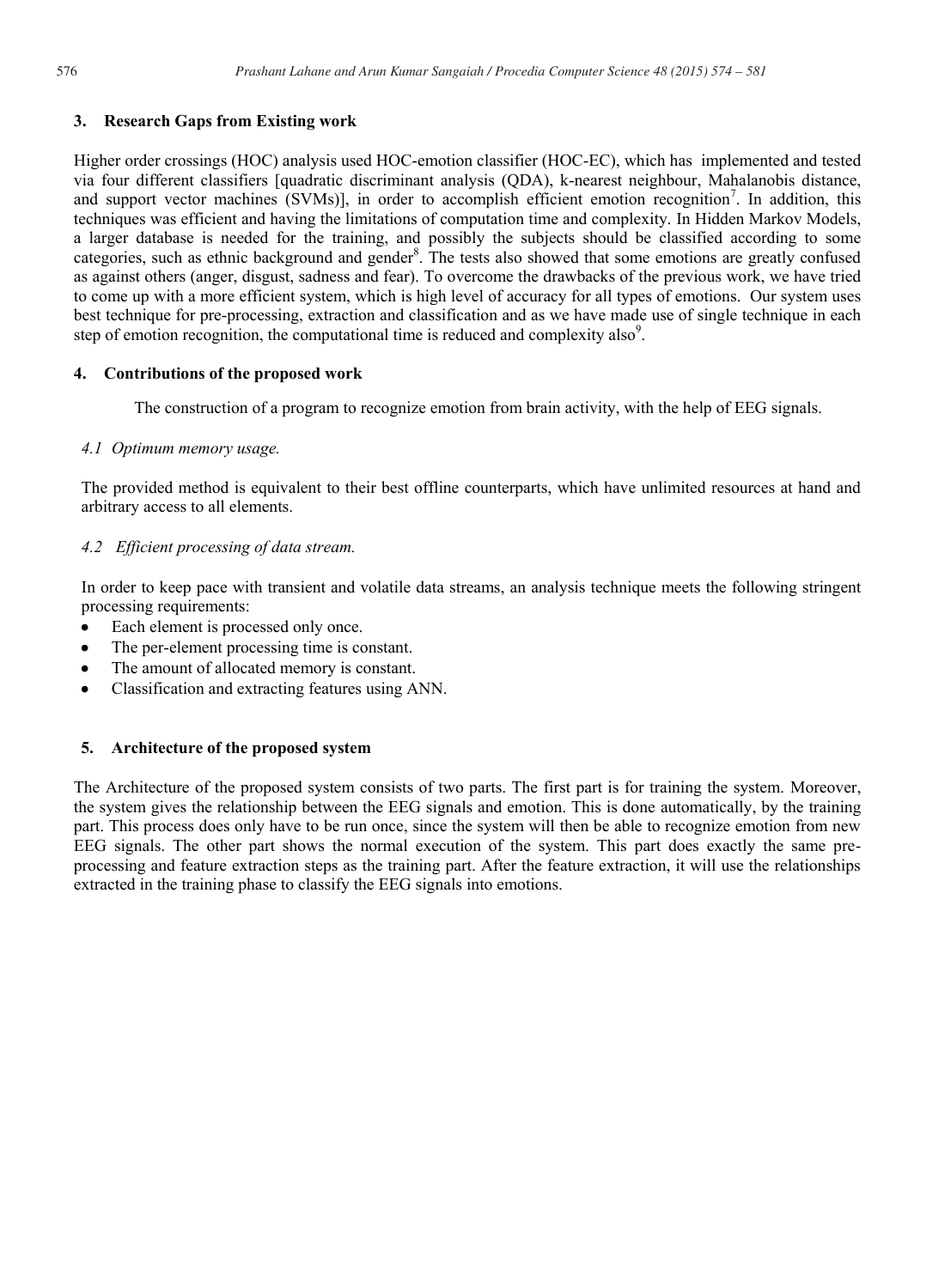

Fig 1.Architecture of proposed system

#### *5.1 Input*

The input to the system consists of measured EEG signals from the scalp of the various subjects.

#### *5.2 Different process used are:*

#### *5.2.1 Independent Component Analysis (ICA)*

It is a statistical procedure used for splitting up a set of mixed signals into its sources .ICA considers that the observed EEG signal is a mixture of several source signals coming from multiple activities. ICA therefore expresses the resulting EEG signal  $x(t)$  in relation to their sources  $s(t)$  as:

The resulting EEG signal is as:

$$
x(t) = f(s(t)) + n(t)
$$

Where,  $f =$ any unknown mixer function

 $n(t)$  = an additive random noise vector

 $s(t)$  = source of signal

 $x(t)$  = output vector

The dimension of output vector  $x(t)$  is equal to the number of measured data channels. The whole ICA problem consists in the calculation of the un mixing function by inverting f and obtaining an estimation of  $s(t)$ , by mapping  $x(t)$  to the source space.

ICA is divided into two different models based on f. These models may be a linear or nonlinear function. The nonlinear problem is usually too complex and generally intractable due to its high number of in determinations. It is possible to rewrite it as a matrix multiplication where A is the mixing matrix. Linear ICA model equation:

#### $x(t) = s(t) + n(t)$

Noise can be removed from above equation by assuming that the observed data is noiseless or that the noise is too weak for consideration. Finally,  $s(t)$  and are obtained from  $x(t)$  by using Infomax algorithm. ICA has been proven to be a powerful and robust tool for artifact removal in signal analysis.

#### *5.2.2 Kernel Density Estimation (KDE)*

Kernel Density Estimation (KDE), is a method used for feature extraction of signals by computing density estimate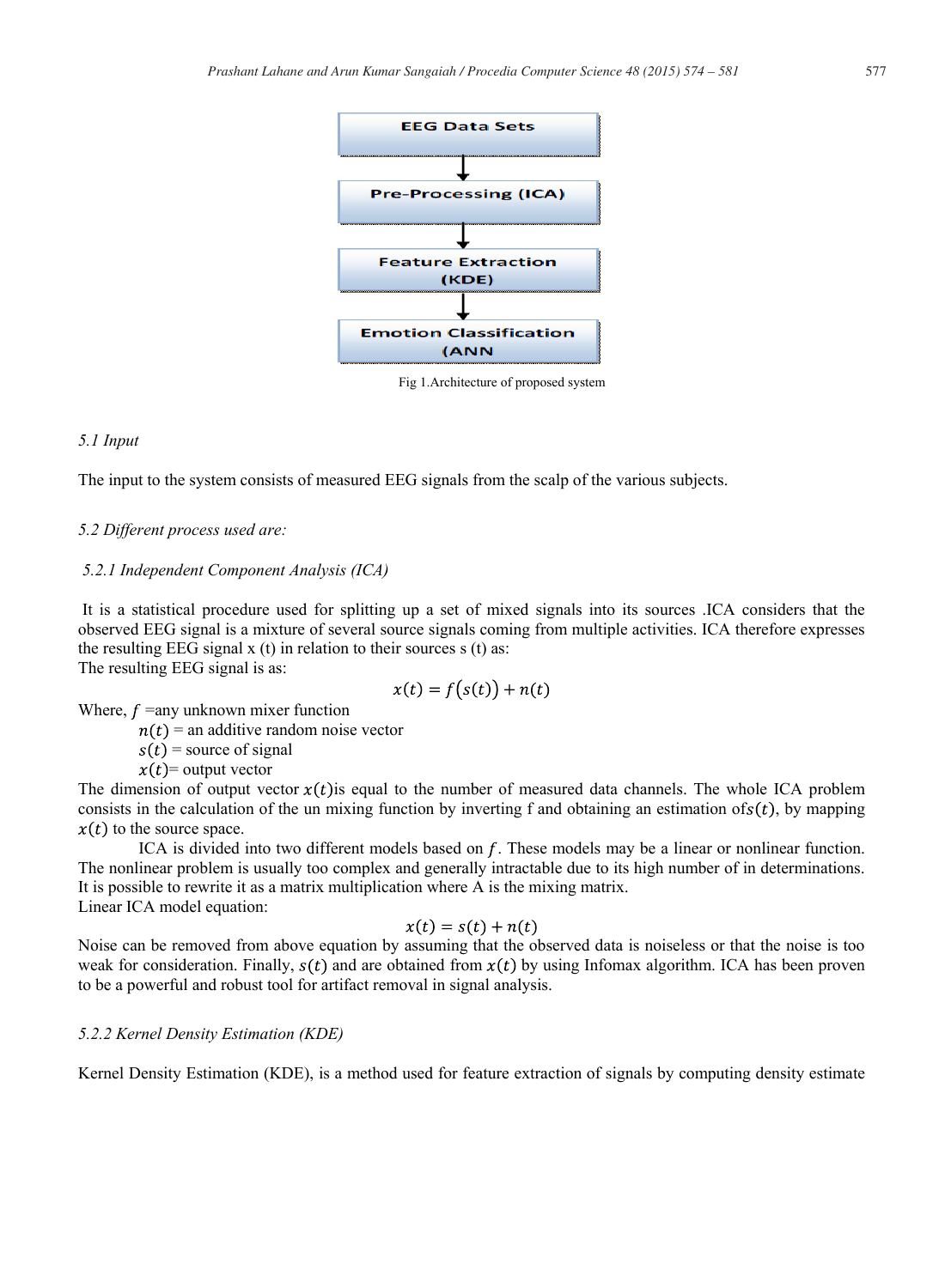using kernel-smoothing method<sup>12</sup>. The probability kernel density estimation n function (1) is given below, where  $k(x)$  is symmetric function that integrates to 1 and h>0 is the kernel smoother parameter also called bandwidth which is a statistical technique for estimating a real valued function by using its noisy observations. The estimated result is smooth, and the level of smoothness is decided only by a single parameter<sup>13</sup>.

| Paramenter               | Description            |  |  |
|--------------------------|------------------------|--|--|
| $\hat{f}(n)$             | KDE for n data samples |  |  |
|                          | Kernel function        |  |  |
|                          | Cluster Kernel         |  |  |
|                          | Max no of CK           |  |  |
| $\widehat{\kappa}^{(n)}$ | Bandthwidth of CK      |  |  |

$$
\hat{f}^{(n)}(x) \approx \frac{1}{n} \sum_{i=1}^{m} \sum_{j=1}^{c_i^{(n)}} \frac{1}{(\hat{h}_i^{(n)})^d} K\left(\frac{1}{\hat{h}_i^{(n)}}(x - \hat{X}_{i,j}^{(n)})\right)
$$



The benefits of kernel density estimation highly recommend its adaptation to data streams as the resulting estimate gives a comprehensive statistical model of the distribution described by the stream data.

### **6. Artificial Neural Network (ANN)**

An artificial neural network is made-up of many artificial neurons which are linked together according to specific network architecture. The aim of the neural network is to transform the inputs into meaningful outputs to match the specific target values as closely as possible<sup>4</sup>. An ANN is defined by three types of parameters: The interconnection pattern between the different layers of neurons, learning process for updating the weights of the interconnections and activation function that converts a neuron's weighted input to its output activation<sup>5</sup>.

In ANN, the number of neurons in the input layer and hidden layers varies according to the feature types used, whereas the number of neurons in the output layer is nothing but the four emotional states.

#### **7. Data Sets**

In order to validate these techniques, it is crucial to follow different real-world data streams. Because of this, we have used a variety of heterogeneous one-dimensional data streams from the time-series archive of the University of California Riverside. The streams originate from diverse fields like facility monitoring, networking, and medicine and exhibit different characteristics, e.g., noisy/smooth, stationary / non stationary, and autocorrelation. We additionally included a synthetic data set, called CLAW, whose density is a mixture of Gaussian densities.

### **8. Results**

The implementation of KDE and proposed KDE compasison is shown in Fig. 2 shows as x-axis shows the total number of EEG data samples to be processed  $\&$  y-axis shows MSE. With these techniques, we continuously computed density estimates and compared them with the best offline KDEs. More precisely, we compared them in terms of the MSE, which we computed each 500 processed elements.



The Fig 3 shows that Proposed KDE algorithms mininmun and continues decrease in MSE than KDE algorithms. Kernel Density Estimation graph comparisons shows that smoothness of OKDE is good than KDE\_OVR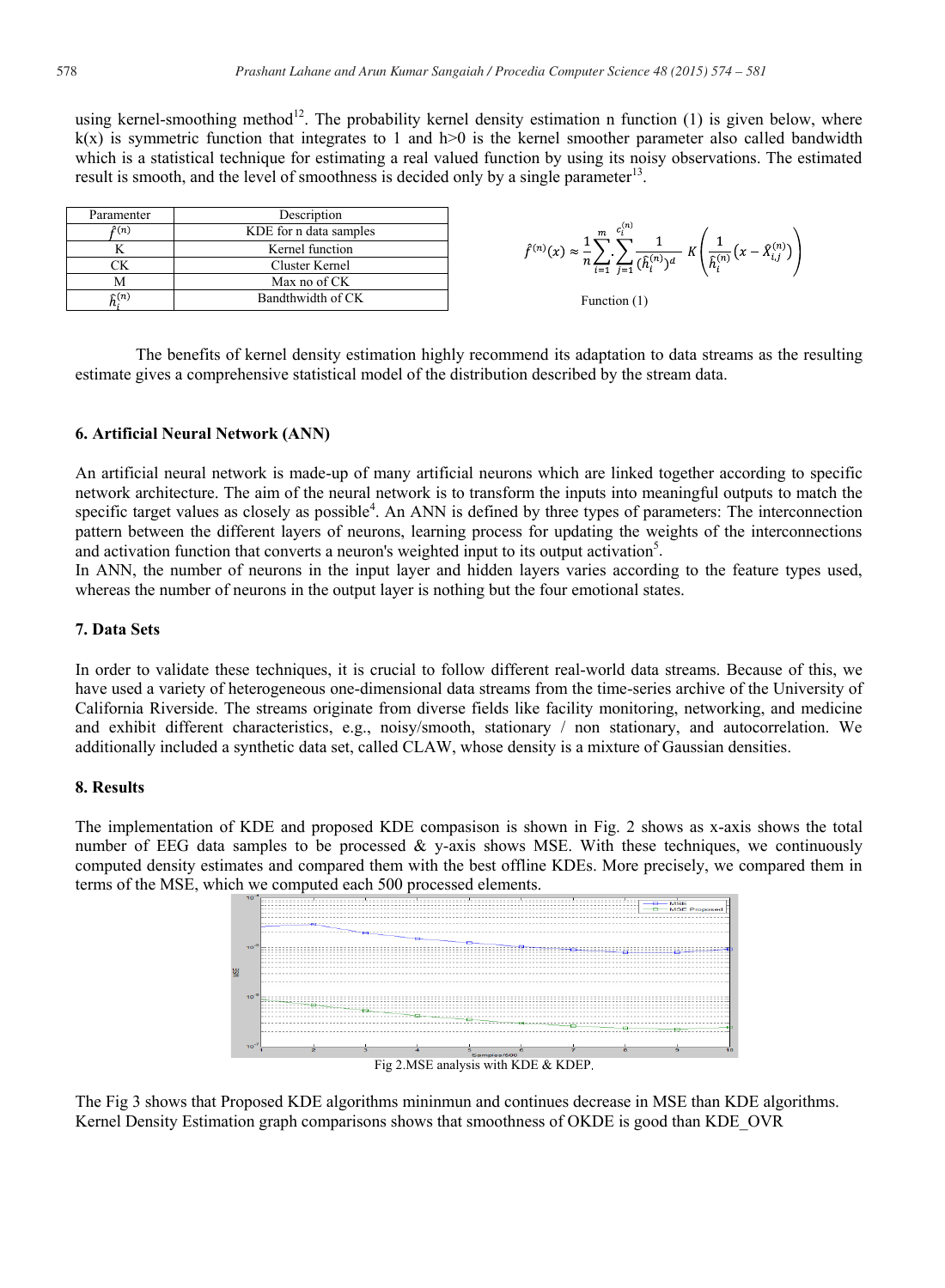

The fig. 4 shows the comparison between optimun KDE & KDEP as x-axis shows the total number of samples to be processed & y-axis shows MSE. The MSE is continuously decreases by Proposed KDE method.



Table .1: Descriptive statistics for the average MSEs of Cluster Kernels

| Techniques                               | Minimum          | Maximum             | Mean            |
|------------------------------------------|------------------|---------------------|-----------------|
| Proposed List based Cluster Kernels one- | $3.4 * 10^{-13}$ | $2.2 * 10^{-6}$     | $3.5*10^{-7}$   |
| value-resampling                         |                  |                     |                 |
| Proposed min-max-equal-dist-resampling   | $1.2 * 10^{-10}$ | $3.9 * 10^{-5}$     | $5.3 * 10^{-6}$ |
| Proposed min-max-exp-dist-resampling     | $1.3 * 10^{-10}$ | $2.6 * 10^{-4}$     | $4.3 * 10^{-5}$ |
| List based Cluster Kernels one-value-    | $8.8 * 10^{-12}$ | $3.9 * 10^{-5}$     | $6.4 * 10^{-6}$ |
| resampling                               |                  |                     |                 |
| min-max-equal-dist-resampling            | $1.9 * 10^{-9}$  | $5.9 \cdot 10^{-4}$ | $8.4 * 10^{-5}$ |
| min-max-exp-dist-resampling              | $2.6 * 10^{-10}$ | $3.7 * 10^{-4}$     | $73 * 10^{-5}$  |



In graph Fig 6 (a) & Fig 6 (b) we see that when proposed method of KDE was used the mean square error (MSE) and uniform clustering is done. The above graph displays Cluster Kernel variants after processing the complete stream as well as the best offline KDE for this stream for EEG brain signal & ECG Heart Rate stream.

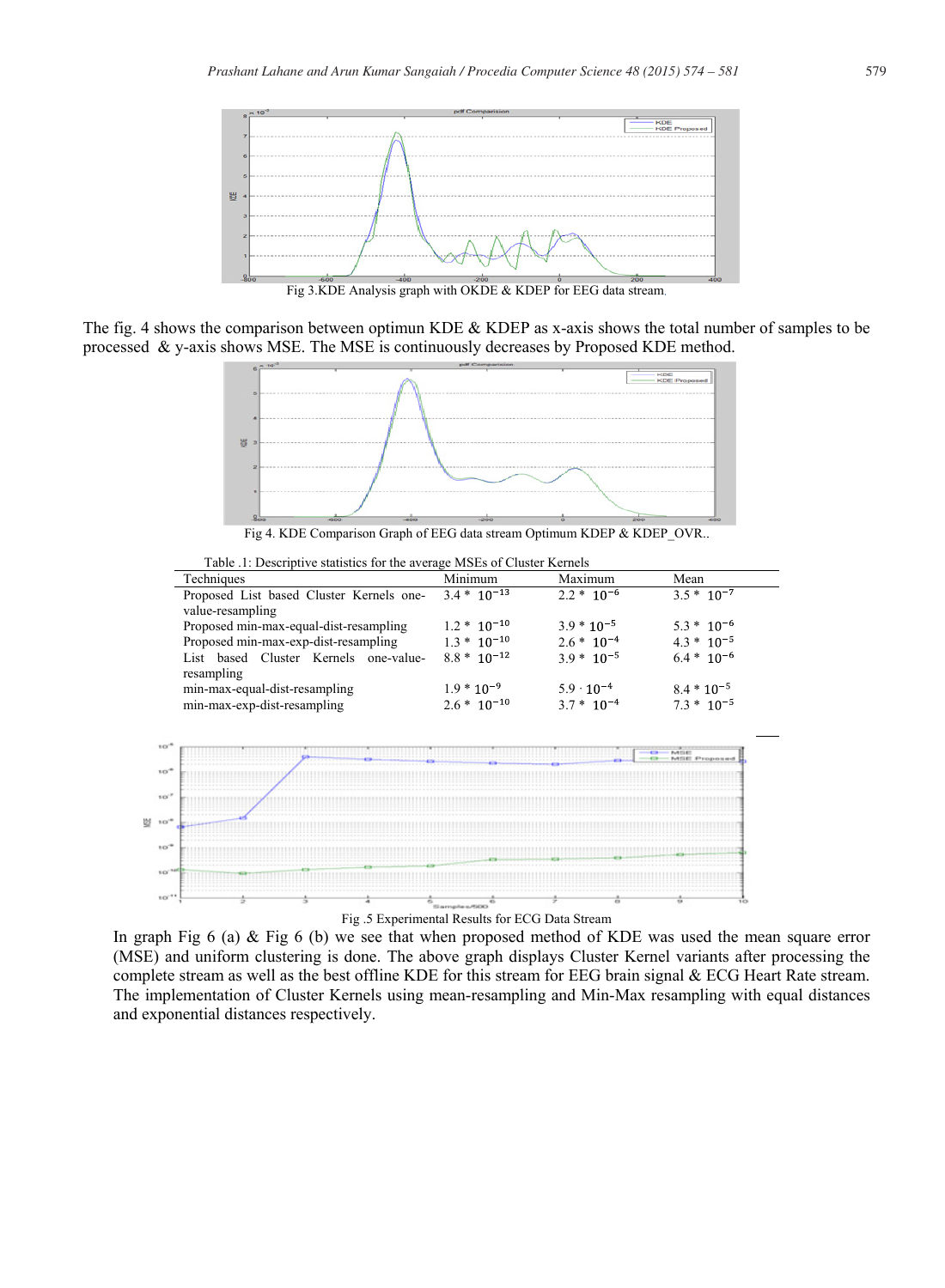

Fig .6 (b) Kernel Density Estimation over streaming Data

#### **8. Future work**

Different participants may have different things on their mind. Even though people are triggered to experience some emotion, their brain activity may be still very much influenced by other thoughts and brain processes. We can use music or video data to trigger the emotions in the person's brain<sup>10, 11</sup>.

Some other techniques can be used to perform better on noise removal or artifact removal. Better features extraction And classification techniques can also be employed in future. System can be extended to implement some applications like Brain Computer Interface, Mental State detection, Controlling devices, automatic music player control depending upon person's emotions, etc.

#### **Conclusions**

The proposed work provides a better view in understanding the emotion recognition using EEG signals. We have used the EEG technique gives better results of EEG for signal acquisition, ICA for signal enhancement, Kernel Density Function (KDE) in feature extraction and finally we propose Artificial Neural Network (ANN) Classifier for classification to get the emotional state. In experimental results, it is observed that KDE enhanced algorithm allows online computation of KDE and gives better results for clustering of EEG and ECG data stream. MSE analysis of the results of the algorithm shows gradual decline in MSE. KDE provides low processing cost and combines heterogeneous real- world data stream like EEG, ECG data streams.

#### **References**

1. A. Choppin, "EEG-based human interface for disabled individuals: Emotion expression with neural networks", Tokyo Institure of Technology, 2000.

3. K. Ishinoand, M. Hagiwara, "A feeling estimation system using a simple electroencephalograph," in Proc. IEEE Int. Conf. Syst., Man Cybern., vol. 5, pp. 4204– 4209. (2003)

<sup>2.</sup> T. Musha, Y Terasaki, H.A. Haque, and G.A. Ivanitsky, "Feature extraction from EEGs associated with emotions", Artificial Life and Robotics, 1(1):15-19, 1997.